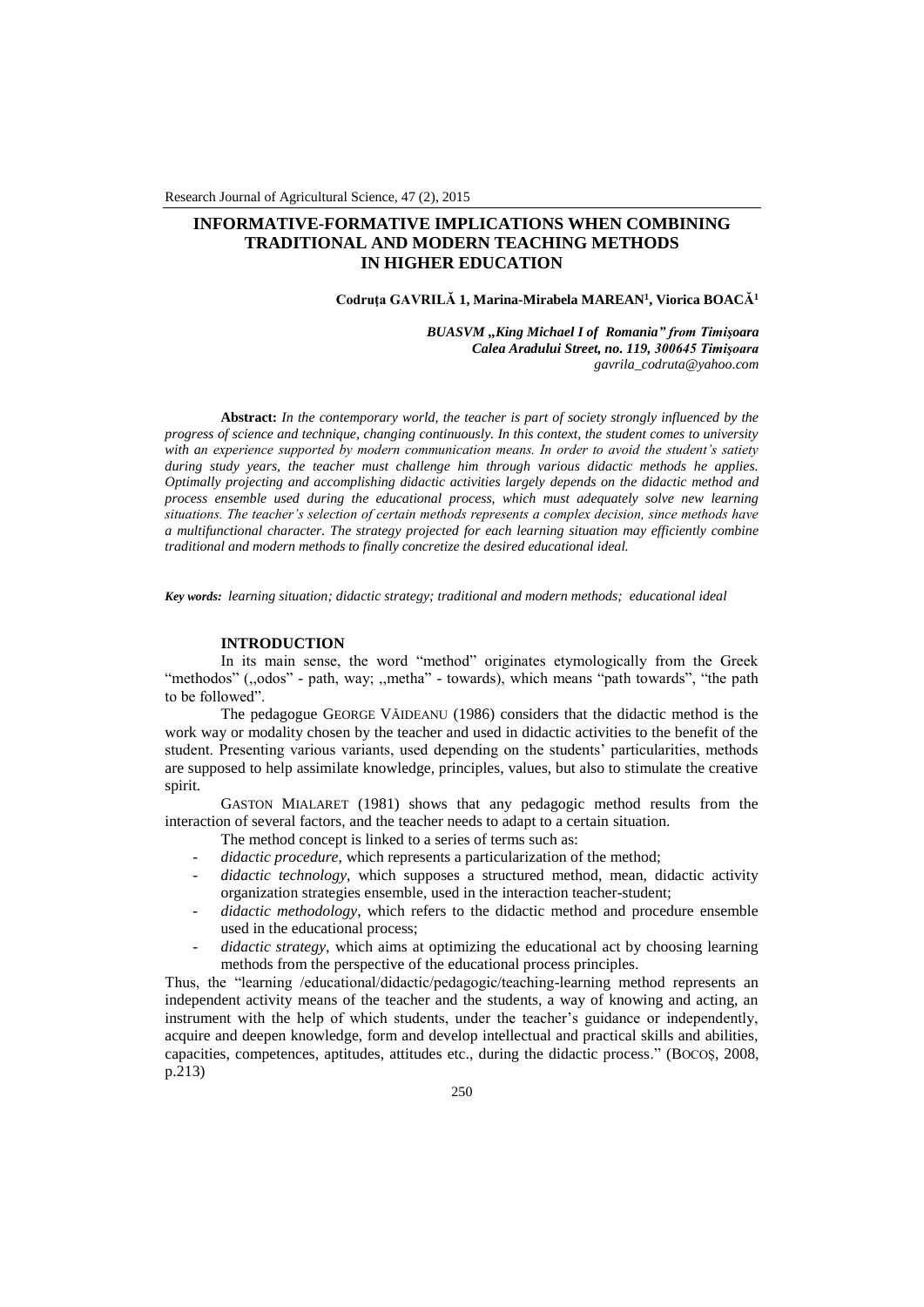## **DISCUSSIONS**

The learning methods categorization remains an open issue in the speciality research. The current learning methods system configuration comprises (table 1- in CUCOŞ, COORD., 2009; FIGURE 1 - CERGHIT, 2006):

*Table 1*

|                                                        | The learning methods sistem |                                                                                                                                                                                      |
|--------------------------------------------------------|-----------------------------|--------------------------------------------------------------------------------------------------------------------------------------------------------------------------------------|
| Teaching-assimilation<br>methods<br>(training methods) | <b>Traditional methods</b>  | Teaching exposure<br>Teaching conversation<br>Demonstration<br>Manual work<br>Exercise etc.                                                                                          |
|                                                        | More recent methods         | Algorithmization<br>Modeling<br>Questioning<br>Training scheduled<br>Case study<br>Simulation methods etc.                                                                           |
|                                                        | High tech methods           | Brainstorming<br>Phillips 6-6<br>Brainwritting 6-3-5<br>Cube<br>Mosaic<br>Aquarium method<br>SINELG method<br>Academic controversy<br>Venn diagram<br>Tour gallery<br>Sinectica etc. |



Figure 1 - The teaching- learning methods system after I. Cerghit, 2006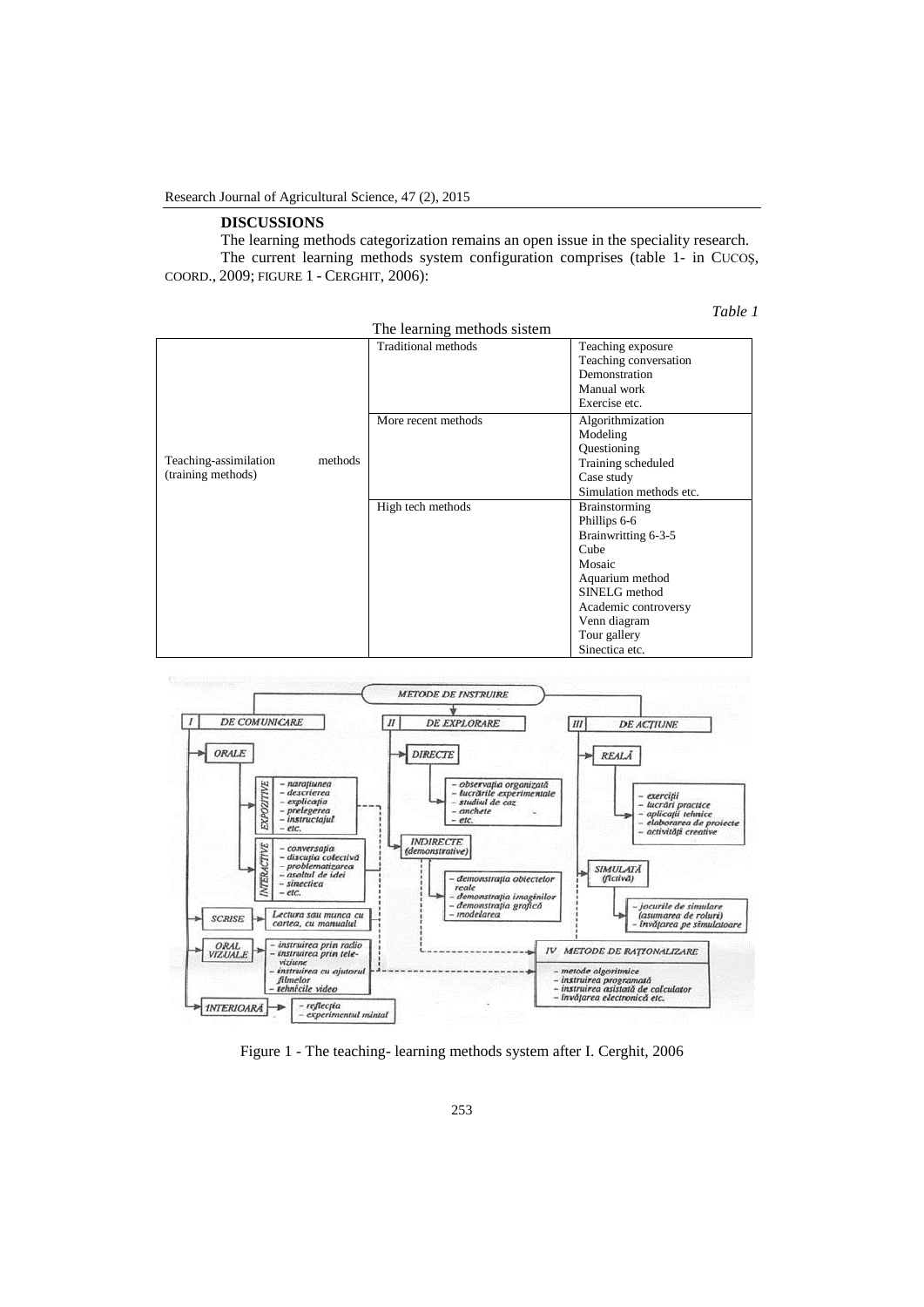In higher education, the main characteristics, which may constitute disadvantages of traditional learning methods and advantages of the modern ones, are:

- a) traditional methods:
	- $\bullet$  focus on the teaching activity, on acquiring the discipline content;
	- confer the teacher the role of knowledge emitter;
	- the student's role is that of didactic activity object;
	- develop the student's extrinsic motivation;
	- tend to uniform learning;
	- almost the same ones are used during the entire didactic activity;
	- neglect the students individual study;
	- are mostly verbal;
	- are based on reproductive activities;
	- impose a rigid learning attitude;
	- support competition, hierarchy, individual work;
	- determine autocratic relations between teacher and student.
- b) modern methods:
	- focus on the student formation part, on abilities, aptitudes;
	- confer the teacher the role of learning condition manager;
	- $\bullet$  the student is the object as well as the subject of his own formation;
	- develop the student's intrinsic motivation;
	- focus on diversification and flexibility;
	- represent action ways, which help students acquire knowledge;
	- promote self-education, self-guided learning;
	- are centred on action, research, experimenting;
	- are active-participative;
	- encourage creativity, initiative;
	- support cooperation, collaboration, team work;
	- determine democratic relations between teacher and student

### **CONCLUSIONS**

The teaching-learning methods:

- are access ways towards knowledge, raising interest, curiosity, motivation;
- ask for various learning types and diverse learning organization modalities;
- offer the student additional chances to succeed at school;
- practice and stimulate psychic functions;
- influence the formation of cognitive strategies;
- develop scientific convictions;
- cultivate opinions and attitudes;
- influence learning results;
- orient didactic activity towards optimization.

To efficiently use didactic methodology means to adapt it to the actual teachinglearning situation. Thus, each activity can combine traditional methods and techniques with more recent, modern ones, in the sense of the educational process finality. Each one of these methods addresses various learning types, depending on the particularities of those addressed.